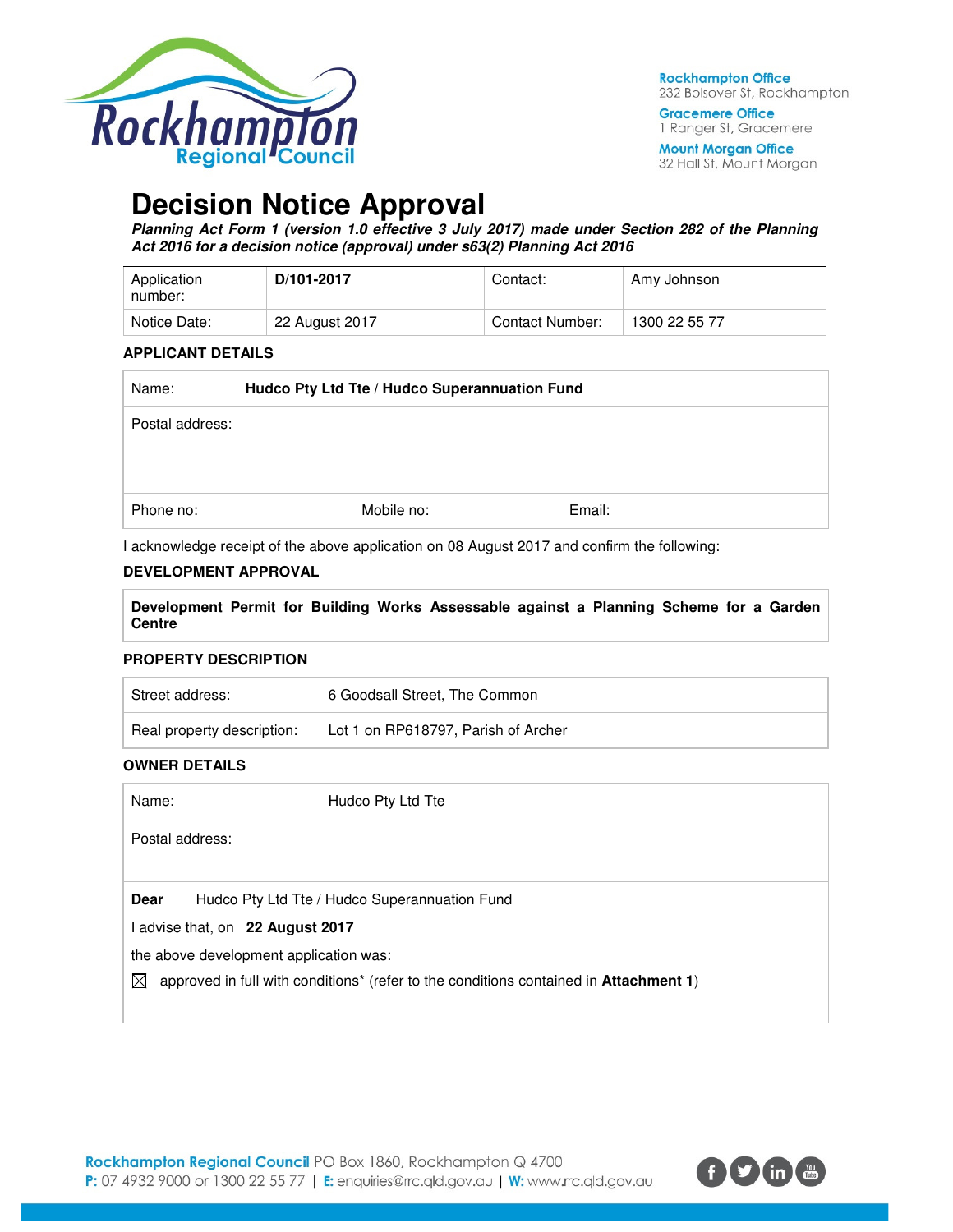#### **1. DETAILS OF THE APPROVAL**

|                                                                                                                                                                            | <b>Development</b><br><b>Permit</b> | Preliminary<br>Approval |
|----------------------------------------------------------------------------------------------------------------------------------------------------------------------------|-------------------------------------|-------------------------|
| Development assessable under the planning scheme, a temporary<br>local planning instrument, a master plan or a preliminary approval<br>which includes a variation approval | $\times$                            |                         |

#### **2. CONDITIONS**

This approval is subject to the conditions in Attachment 1.

#### **3. FURTHER DEVELOPMENT PERMITS REQUIRED**

Please be advised that the following development permits are required to be obtained before the development can be carried out:

| Type of development permit required | Subject of the required development permit |  |
|-------------------------------------|--------------------------------------------|--|
| Building Works                      |                                            |  |
| Plumbing and Drainage Works         |                                            |  |

#### **4. REFERRAL AGENCIES** NIL

#### **5. THE APPROVED PLANS**

**The approved development must be completed and maintained generally in accordance with the approved drawings and documents:** 

| Drawing/report title                                                       | <b>Prepared by</b>        | Date         | <b>Reference</b><br>number | <b>Version/issue</b> |  |
|----------------------------------------------------------------------------|---------------------------|--------------|----------------------------|----------------------|--|
| Aspect of development: Building Works Assessable Against a Planning Scheme |                           |              |                            |                      |  |
| Site Plan                                                                  | <b>Designtek</b>          | 18 July 2017 | $WD-01$                    | 3                    |  |
| Section Plan                                                               | <b>Tapsell Consulting</b> | 9 June 2017  | 0417-42                    | A                    |  |
| Elevations                                                                 | <b>Designtek</b>          | 8 July 2017  | <b>WD-02</b>               |                      |  |
| 3D Views                                                                   | <b>Designtek</b>          | 8 July 2017  | <b>WD-03</b>               |                      |  |

#### **6. CURRENCY PERIOD FOR THE APPROVAL (S.85)**

The standard relevant periods stated in section 85 of Planning Act 20016 apply to each aspect of development in this approval, if not stated in the conditions of approval attached.

## **7. STATEMENT OF REASONS**

| <b>Description of the</b><br>development | The proposed development is for<br>Building Works Assessable against a<br>Planning Scheme - Garden Centre                                                |  |  |  |
|------------------------------------------|----------------------------------------------------------------------------------------------------------------------------------------------------------|--|--|--|
| <b>Assessment</b><br><b>Benchmarks</b>   | The proposed development was assessed against the following assessment<br>benchmarks:                                                                    |  |  |  |
|                                          | Fitzroy River Flood Hazard Overlay Code<br>$\bullet$                                                                                                     |  |  |  |
| <b>Non-Compliances</b>                   | The development was assessed against all of the assessment benchmarks<br>listed above and complies with all of these with the exception(s) listed below. |  |  |  |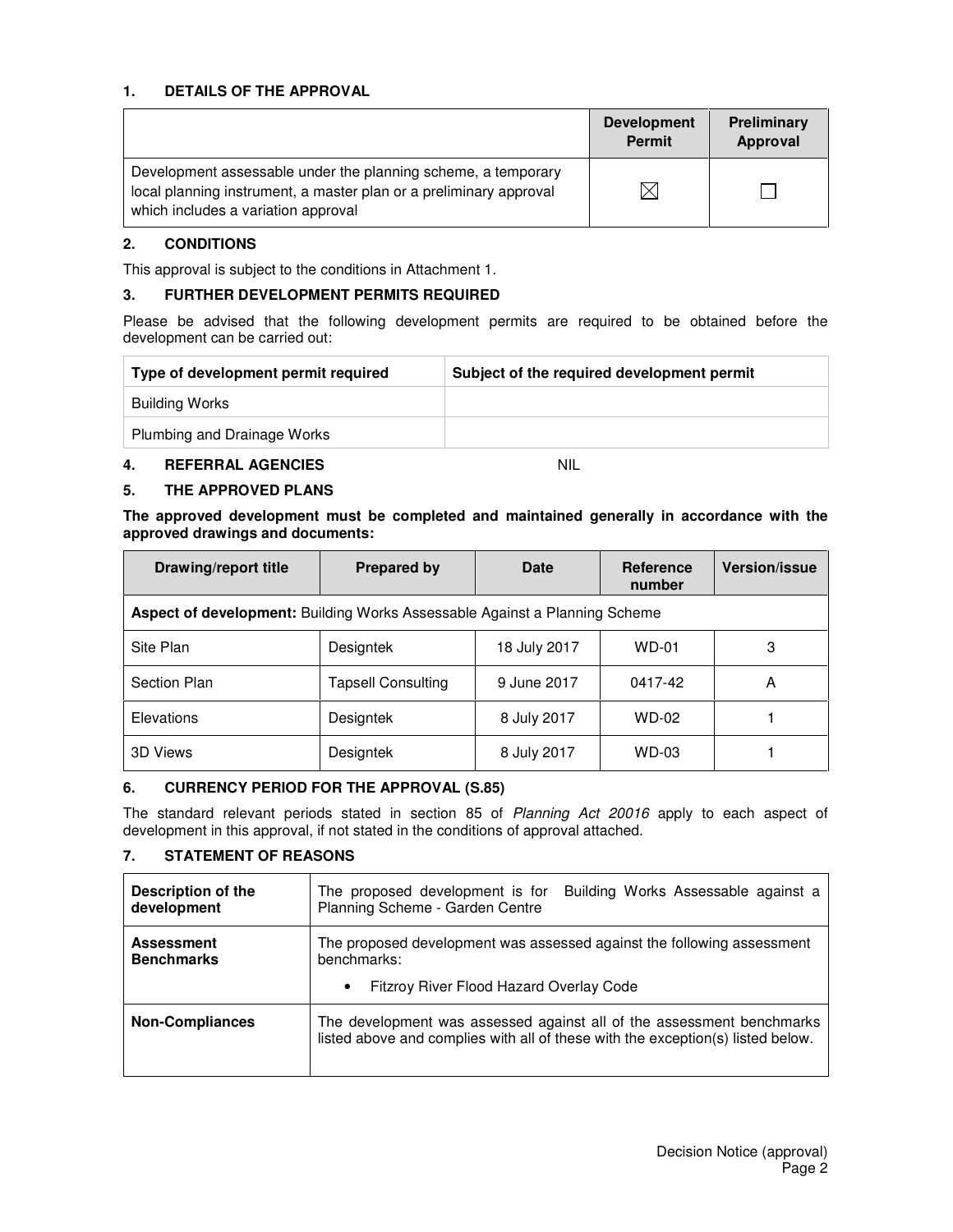|                             | <b>Assessment</b><br><b>Benchmark</b>                                                                                                                                                                                                                                                                                    | Reasons for the approval despite non-<br>compliance with benchmark                                                                                                                                                                              |
|-----------------------------|--------------------------------------------------------------------------------------------------------------------------------------------------------------------------------------------------------------------------------------------------------------------------------------------------------------------------|-------------------------------------------------------------------------------------------------------------------------------------------------------------------------------------------------------------------------------------------------|
|                             | <b>Fitzroy River Flood</b><br>Overlay                                                                                                                                                                                                                                                                                    | The proposed new structures are to replace the<br>depleted existing structures therefore Council is<br>satisfied that the proposal will not further intensify<br>the land use and will avoid potential flood impacts<br>on people and property. |
| <b>Reasons for Decision</b> | Assessment of the development against the relevant code and planning<br>scheme policy demonstrates that the proposed development will not cause<br>significant adverse impacts on the surrounding natural environment, built<br>environment and infrastructure, community facilities, or local character and<br>amenity. |                                                                                                                                                                                                                                                 |

#### **8. RIGHTS OF APPEAL**

The rights of an applicant to appeal to a tribunal or the Planning and Environment Court against a decision about a development application are set out in chapter 6, part 1 of the Planning Act 2016. For particular applications, there may also be a right to make an application for a declaration by a tribunal (see chapter 6, part 2 of the Planning Act 2016).

#### Appeal by an applicant

An applicant for a development application may appeal to the Planning and Environment Court against the following:

- the refusal of all or part of the development application
- a provision of the development approval
- the decision to give a preliminary approval when a development permit was applied for
- a deemed refusal of the development application.

An applicant may also have a right to appeal to the Development tribunal. For more information, see schedule 1 of the Planning Act 2016.

The timeframes for starting an appeal in the Planning and Environment Court are set out in section 229 of the Planning Act 2016.

**Attachment 2** is an extract from the Planning Act 2016 that sets down the applicant's appeal rights and the appeal rights of a submitter.

#### **9. WHEN THE DEVELOPMENT APPROVAL TAKES EFFECT**

This development approval takes effect:

From the time the decision notice is given – if there is no submitter and the applicant does not appeal the decision to the court.

Or

When the submitter's appeal period ends  $-$  if there is a submitter and the applicant does not appeal the decision to the court.

Or

Subject to the decision of the court, when the appeal is finally decided  $-$  if an appeal is made to the court.

This approval will lapse unless substantially commenced within the above stated relevant periods (refer to sections 85 of Planning Act 2016 for further details).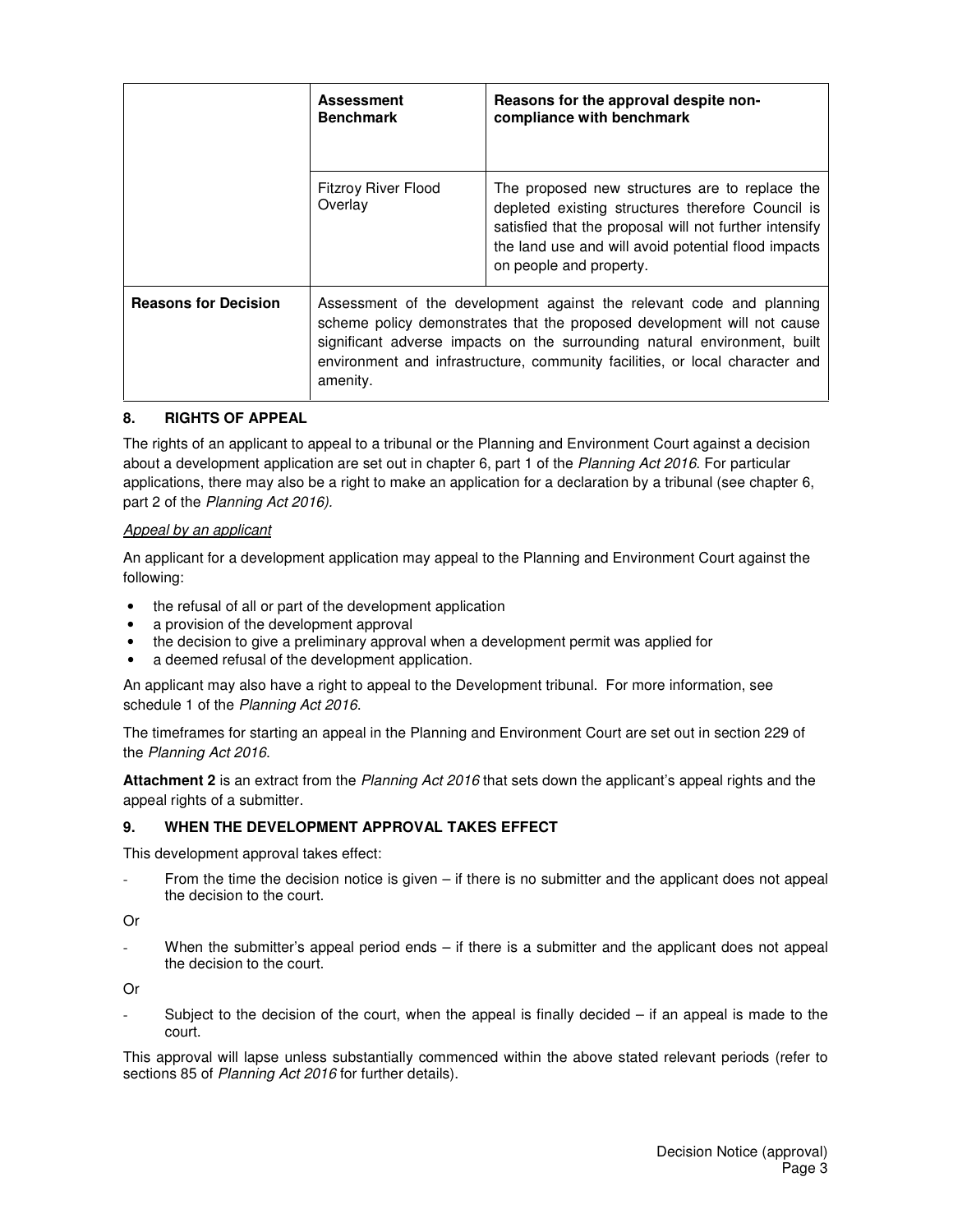#### **10. ASSESSMENT MANAGER**

| Name: | Tarnya Fitzgibbon             | Signature: | Date: | 24 August 2017 |
|-------|-------------------------------|------------|-------|----------------|
|       | <b>COORDINATOR</b>            |            |       |                |
|       | <b>DEVELOPMENT ASSESSMENT</b> |            |       |                |

#### **Attachment 1 – Conditions of the approval**

Part 1 - Conditions imposed by the assessment manager [Note: where a condition is imposed about infrastructure under Chapter 4 of the Planning Act 2016, the relevant provision of the Act under which this condition was imposed must be specified.]

**Attachment 2—Extract on appeal rights**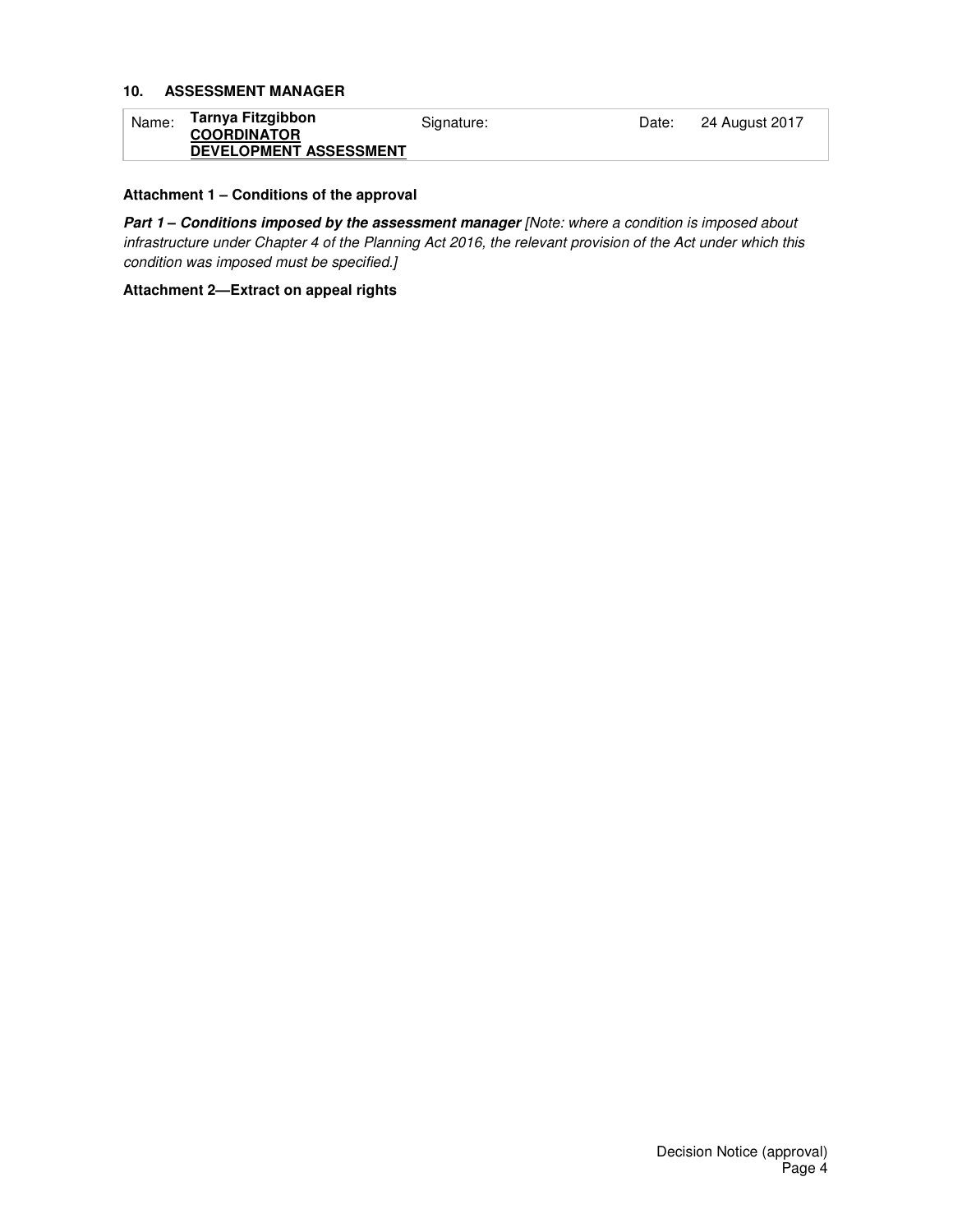

# **Attachment 1 – Part 1**

# **Rockhampton Regional Council Conditions**

PLANNING ACT 2016

## 1.0 ADMINISTRATION

- 1.1 The Developer and his employee, agent, contractor or invitee is responsible for ensuring compliance with the conditions of this development approval.
- 1.2 Where these Conditions refer to "Council" in relation to requiring Council to approve or to be satisfied as to any matter, or conferring on the Council a function, power or discretion, that role may be fulfilled in whole or in part by a delegate appointed for that purpose by the Council.
- 1.3 All conditions, works, or requirements of this development approval must be undertaken and completed:
	- 1.3.1 to Council's satisfaction;
	- 1.3.2 at no cost to Council; and
	- 1.3.3 prior to the issue of the Certificate of Classification for the Building Works,

unless otherwise stated.

- 1.4 Infrastructure requirements of this development approval must be contributed to the relevant authorities, where applicable, at no cost to Council, prior to the issue of the Certificate of Classification for the Building Works, unless otherwise stated.
- 1.5 The following further Development Permits must be obtained prior to the commencement of any works associated with their purposes:
	- 1.5.1 Plumbing and Drainage Works; and
	- 1.5.2 Building Works:
- 1.6 Development Permits for Plumbing and Drainage Works must be obtained prior to the issue of a Development Permit for Building Works.
- 1.7 All works must be designed, constructed and maintained in accordance with the relevant Council policies, guidelines and standards, unless otherwise stated.
- 1.8 All engineering drawings/specifications, design and construction works must be in accordance with the requirements of the relevant Australian Standards and must be approved, supervised and certified by a Registered Professional Engineer of Queensland.

## 2.0 APPROVED PLANS AND DOCUMENTS

2.1 The approved development must be completed and maintained generally in accordance with the approved plans and documents, except where amended by any condition of this development approval:

| Drawing/report<br>title                                                    | <b>Prepared by</b>        | Date         | <b>Reference</b><br>number | <b>Version/issue</b> |
|----------------------------------------------------------------------------|---------------------------|--------------|----------------------------|----------------------|
| Aspect of development: Building Works Assessable Against a Planning Scheme |                           |              |                            |                      |
| Site Plan                                                                  | <b>Designtek</b>          | 18 July 2017 | WD-01                      | 3                    |
| Section Plan                                                               | <b>Tapsell Consulting</b> | 9 June 2017  | 0417-42                    | Α                    |
| Elevations                                                                 | Designtek                 | 8 July 2017  | WD-02                      |                      |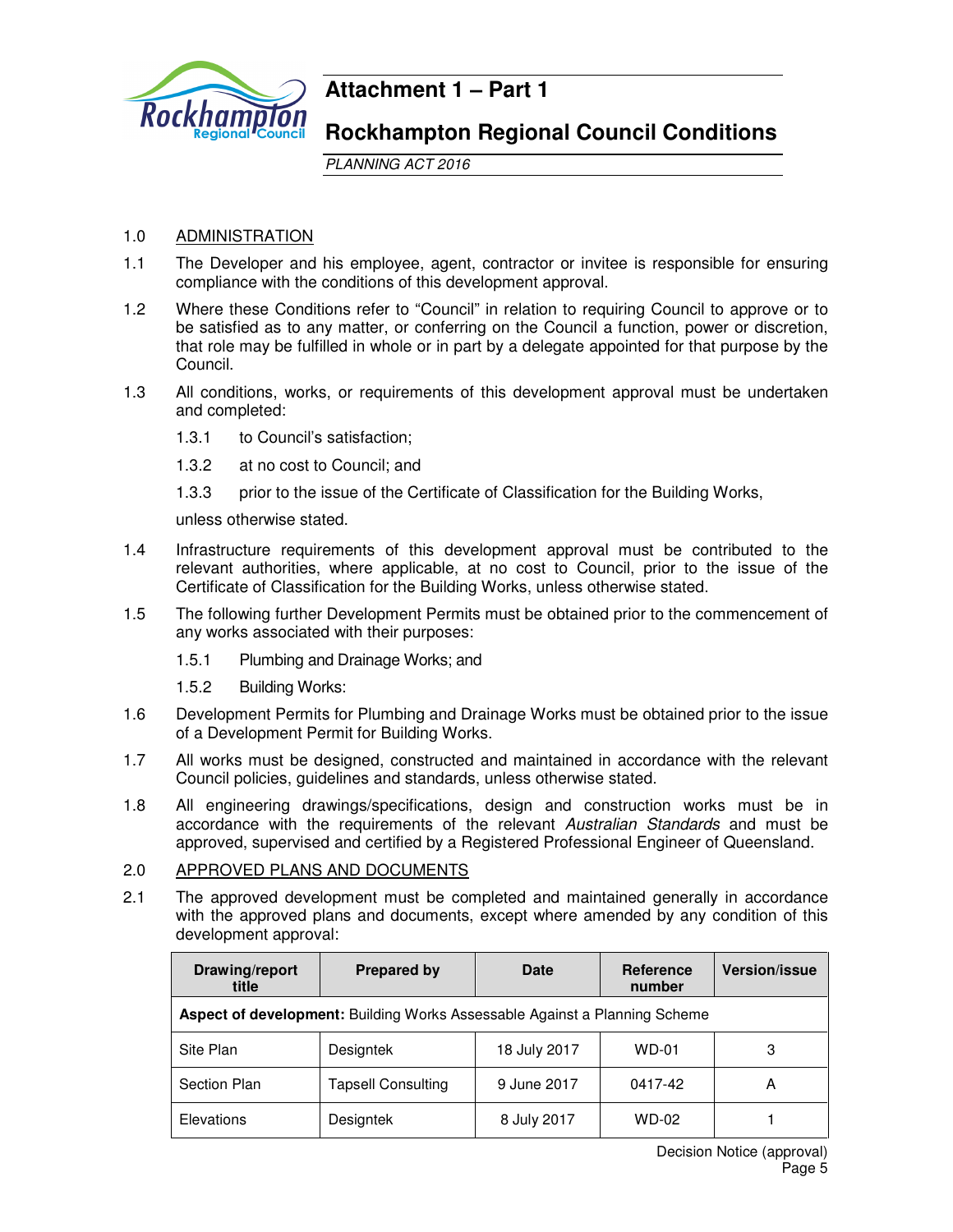| 3D Views | Designtek | 8 July 2017 | <b>WD-03</b> |  |
|----------|-----------|-------------|--------------|--|
|----------|-----------|-------------|--------------|--|

- 2.2 Where there is any conflict between the conditions of this development approval and the details shown on the approved plans and documents, the conditions of this development approval must prevail.
- 2.3 Where conditions require the above plans or documents to be amended, the revised document(s) must be submitted for approval by Council prior to the submission of an application for a Development Permit for Building Works.

## 3.0 PLUMBING AND DRAINAGE WORKS

- 3.1 A Development Permit for Plumbing and Drainage Works must be obtained for the removal and/or demolition of any existing structure on the development site.
- 3.2 All internal plumbing and drainage works must be designed and constructed in accordance with the approved plans (refer to condition 2.1), Capricorn Municipal Development Guidelines, Water Supply (Safety and Reliability) Act 2008, Plumbing and Drainage Act 2002, Council's Plumbing and Drainage Policies and the provisions of a Development Permit for Plumbing and Drainage Works.
- 3.3 The development must be connected to Council's reticulated sewerage and water networks.
- 3.4 The existing sewerage and water connection point(s) must be retained, and upgraded if necessary, to service the development.
- 3.5 Adequate domestic and fire fighting protection must be provided to the development, and must be certified by a hydraulic engineer or other suitably qualified person.
- 3.6 Sewer connections and water meter boxes located within trafficable areas must be raised or lowered to suit the finished surface levels and must be provided with heavy duty trafficable lids.
- 3.7 Alteration, disconnection or relocation of internal plumbing and sanitary drainage works associated with the existing building must be in accordance with regulated work under the Plumbing and Drainage Act 2002 and Council's Plumbing and Drainage Policies.
- 3.8 All sanitary drainage works must comply with Australian Plumbing and Drainage Standard AS3500 Part 2 section 3 and 4 for flood affected areas.

## 4.0 ROOF AND ALLOTMENT DRAINAGE WORKS

- 4.1 All roof and allotment drainage works must be designed and constructed in accordance with the approved plans (refer to condition 2.1), Queensland Urban Drainage Manual, Capricorn Municipal Development Guidelines, and sound engineering practice.
- 4.2 All roof and allotment runoff from the development must be directed to a lawful point of discharge and must not restrict, impair or change the natural flow of runoff water or cause a nuisance to surrounding land or infrastructure.
- 4.3 The development must not increase peak stormwater runoff for a selected range of storm events up to and including a one per cent (1%) Annual exceedance probability storm event, for the post-development conditions.

## 5.0 SITE WORKS

- 5.1 All earthworks must be undertaken in accordance with Australian Standard AS3798 "Guidelines on earthworks for commercial and residential developments".
- 5.2 Site works must be constructed such that they do not, at any time, in any way restrict, impair or change the natural flow of runoff water, or cause a nuisance or worsening to surrounding land or infrastructure.
- 5.3 All site works must be undertaken to ensure that there is: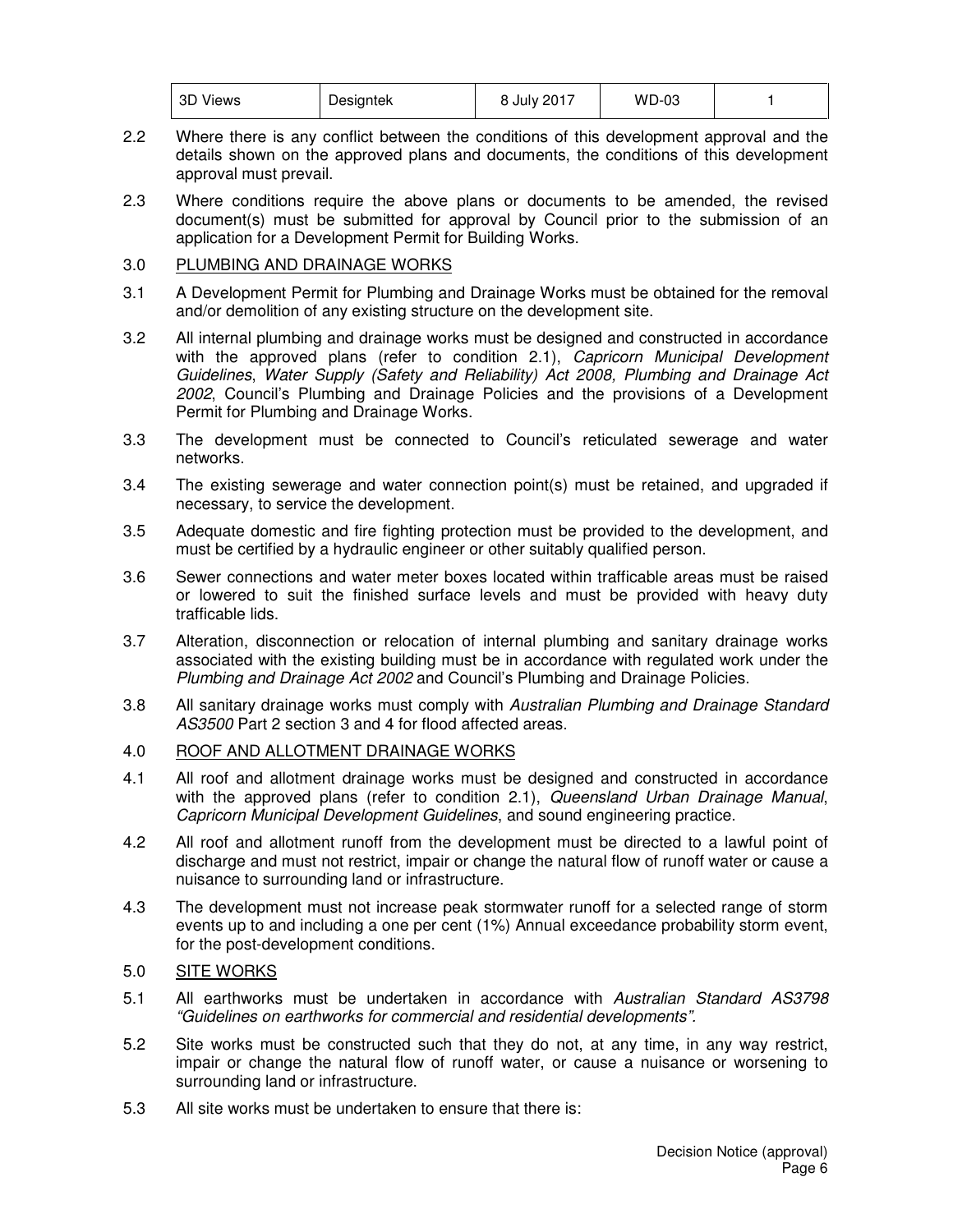- 5.3.1 no increase in upstream or downstream flood levels for all levels of immunity up to a one per cent (1%) Annual exceedance probability flood event;
- 5.3.2 no increase in velocity profiles, for which no remedy exists to prevent erosion and/or scouring. In the event that modelling shows non-compliance with the above, works must be undertaken within the system to satisfy the above criteria for development; and
- 5.3.3 a lawful point of discharge to which the approved works drain during construction phase.

Easements will be required over any other land to accommodate the flows.

#### 6.0 BUILDING WORKS

- 6.1 A Development Permit for Building Works must be obtained for the removal and/or demolition of any existing structure on the development site.
- 6.2 All building works must be undertaken in accordance with Queensland Development Code, Mandatory Part 1.4 for building over or near relevant infrastructure.
- 6.3 Proposed building works must not result in:
	- 6.3.1 any reduction of flood storage capacity;
	- 6.3.2 any change to depth, duration or velocity of flood waters;
	- 6.3.3 change to flood characteristics and flow;
	- 6.3.4 obstruction of flow path; and
	- 6.3.5 actionable nuisance or worsening to surrounding land or infrastructure.
- 6.4 The finished floor level of the office area / storage area (refer to condition 2.1) must be a minimum of 500 millimetres above a one per cent (1%) Annual exceedance probability flood inundation level.
- 6.5 All non-habitable areas subjected to flood inundation during a one per cent (1%) Annual exceedance probability flood event must be designed and constructed using suitable flood resilient materials.
- 6.6 All electrical and telecommunication services and utilities connected to the property, including electrical outlets, must be designed and installed at such a height that they are a minimum of 500 millimetres above a one per cent (1%) Annual exceedance probability flood level.
- 6.7 Any application for a Development Permit for Building Works must be accompanied by a detailed structural engineering report and a building certificate prepared by a suitably qualified Registered Professional Engineer of Queensland, which demonstrates that the building has been designed to withstand the forces created by floodwaters and debris loading.
- 6.8 Any lighting devices associated with the development, such as sensory lighting, must be positioned on the development site and shielded so as not to cause glare or other nuisance to nearby residents and motorists. Night lighting must be designed, constructed and operated in accordance with Australian Standard AS4282 "Control of the obtrusive effects of outdoor lighting".
- 7.0 ELECTRICITY
- 7.1 Electricity services must be provided to the development in accordance with the standards and requirements of the relevant service provider.
- 8.0 TELECOMMUNICATIONS
- 8.1 Underground telecommunications services must be provided to the development in accordance with the standards and requirements of the relevant service provider.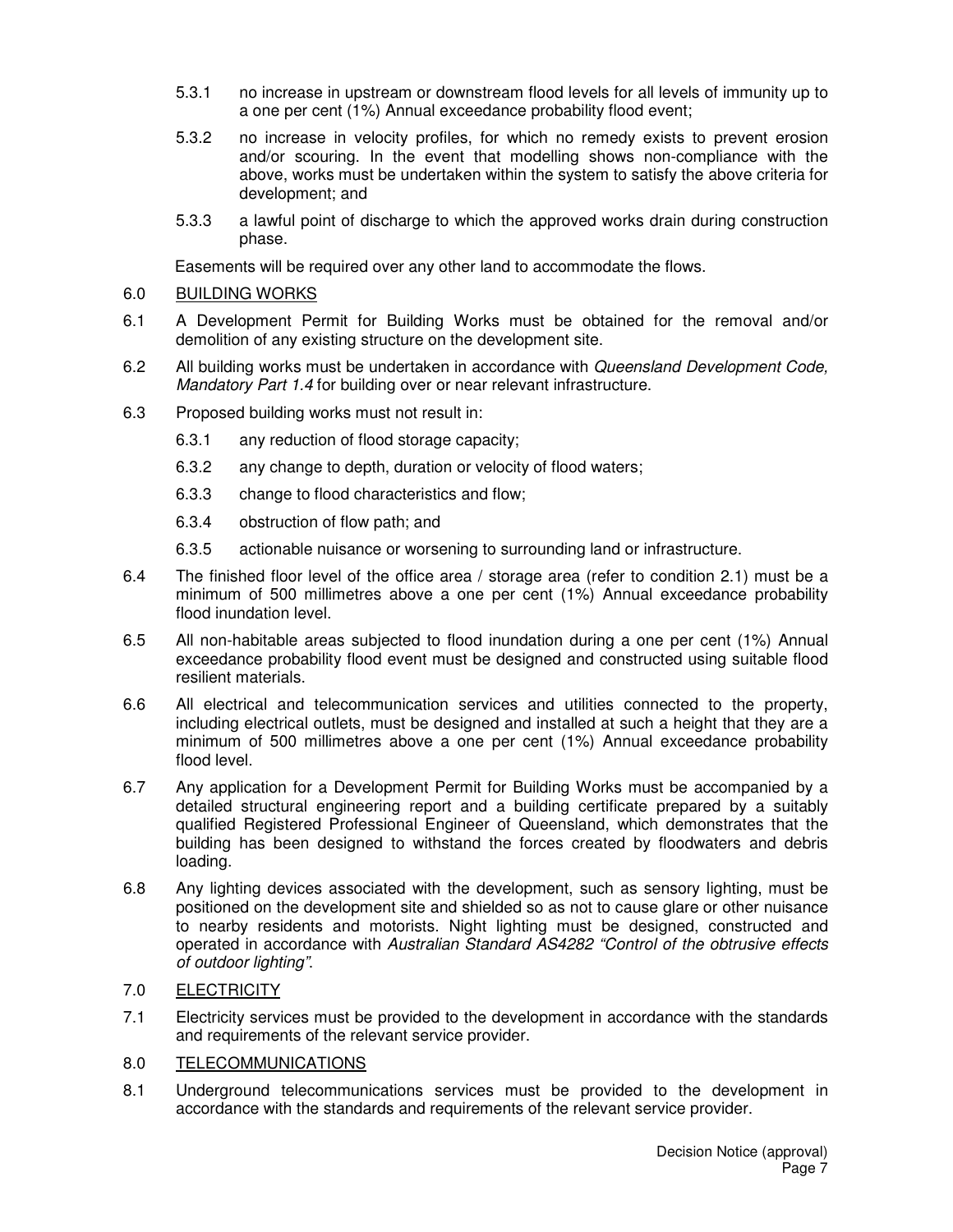#### 9.0 ASSET MANAGEMENT

- 9.1 Any alteration necessary to electricity, telephone, water mains, sewerage mains, and/or public utility installations resulting from the development or in connection with the development, must be undertaken and completed at no cost to Council.
- 9.2 Any damage to existing stormwater, water supply and sewerage infrastructure, kerb and channel, pathway or roadway (including removal of concrete slurry from public land and Council infrastructure), that occurs while any works are being carried out in association with this development approval must be repaired at full cost to the developer. This includes the reinstatement of any existing traffic signs or pavement markings that may have been removed or damaged.
- 10.0 ENVIRONMENTAL
- 10.1 The Erosion Control and Stormwater Control Management Plan in accordance with the Capricorn Municipal Design Guidelines, must be:
	- 10.1.1 implemented, monitored and maintained for the duration of the works, and until all exposed soil areas are permanently stabilised (for example, turfed, hydromulched, concreted, landscaped); and
	- 10.1.2 available on-site for inspection by Council Officers whilst all works are being carried out.

## 11.0 OPERATING PROCEDURES

- 11.1 All construction materials, waste, waste skips, machinery and contractors' vehicles must be located and stored or parked within the development site. Storage of materials or parking of construction machinery or contractors' vehicles must not occur within Goodsall Street or Lakes Creek Road.
- 11.2 All waste storage areas must be:
	- 11.2.1 kept in a clean and tidy condition; and
	- 11.2.2 maintained in accordance with Environmental Protection Regulation 2008.
- 11.3 The developer must prepare a Flood Contingency Plan for the subject site that addresses but is not limited to the following:
	- 11.3.1 Evacuation times;
	- 11.3.2 Evacuation routes;
	- 11.3.3 Types of vehicles required for evacuation purposes; and
	- 11.3.4 Details the storage or removal of materials, goods or equipment during times of flood.
- 11.4 It is the responsibility of the owner or occupier of the land to implement to contingency plan during a flood event or if there is a risk of flooding near the land.
- 11.5 Council is not required to approve contingency plans and Council does not accept any liability for loss of or damage to property, or injury or loss of life as a result of any person using or relying on the contingency plan, or failing to use the contingency plan during a flood event.

## ADVISORY NOTES

NOTE 1. Aboriginal Cultural Heritage

It is advised that under section 23 of the Aboriginal Cultural Heritage Act 2003, a person who carries out an activity must take all reasonable and practicable measures to ensure the activity does not harm Aboriginal cultural heritage (the "cultural heritage duty of care"). Maximum penalties for breaching the duty of care are listed in the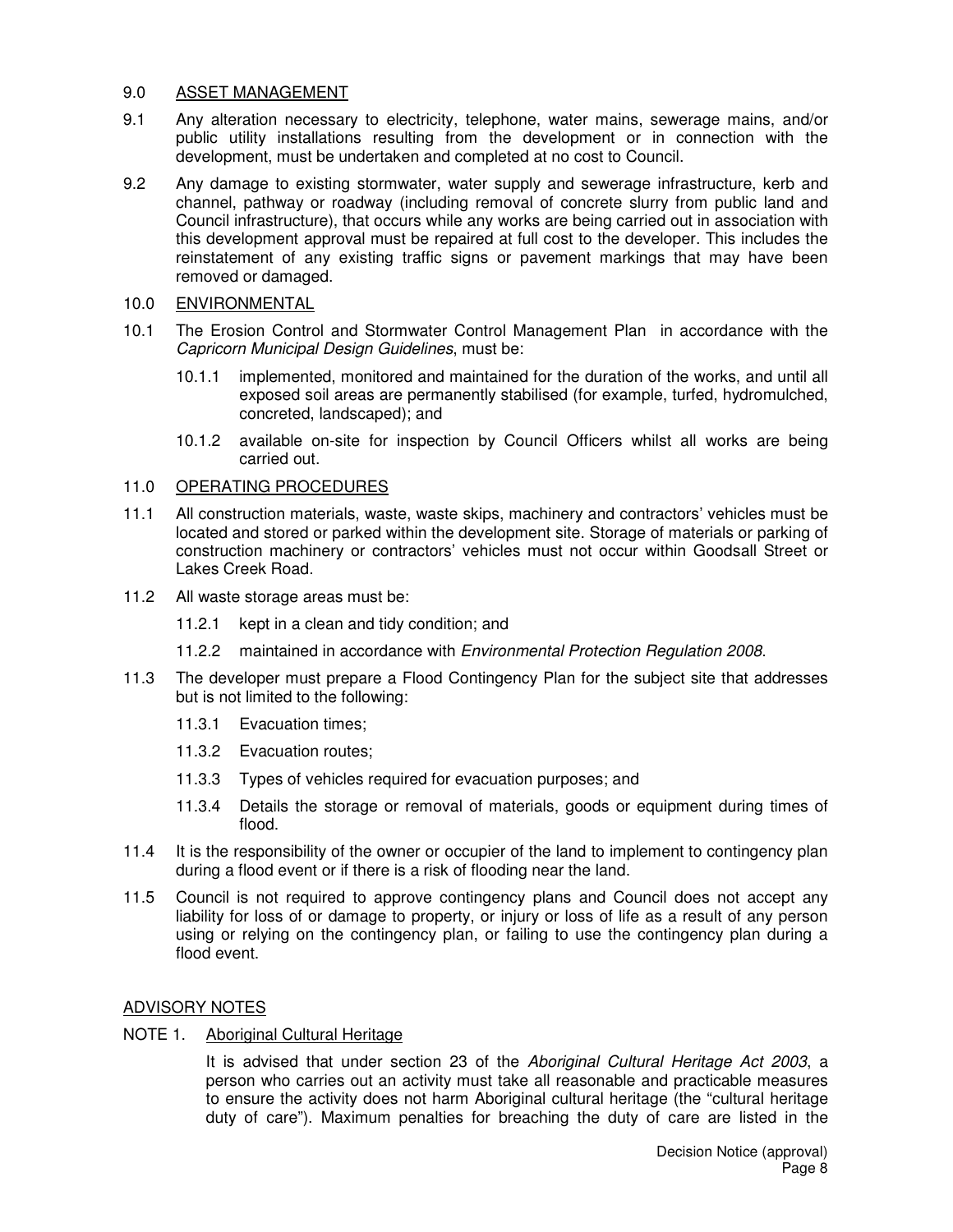Aboriginal cultural heritage legislation. The information on Aboriginal cultural heritage is available on the Department of Aboriginal and Torres Strait Islander and Partnerships website www.datsip.qld.gov.au.

#### NOTE 2. General Environmental Duty

General environmental duty under the *Environmental Protection Act 1994* prohibits unlawful environmental nuisance caused by noise, aerosols, particles, dust, ash, fumes, light, odour or smoke beyond the boundaries of the development site during all stages of the development including earthworks, construction and operation.

#### NOTE 3. General Safety Of Public During Construction

The Work Health and Safety Act 2011 and Manual of Uniform Traffic Control Devices must be complied with in carrying out any construction works, and to ensure safe traffic control and safe public access in respect of works being constructed on a road.

## NOTE 4. Access Issue

No direct access exists from the public road to the development site. The existing access is via Council land from the existing access to the North Rockhampton Sewage Treatment Plant. The applicant should discuss an agreement with Fitzroy River Water for the use of this access.

#### NOTE 5. Pedestrian Bridge

A new pedestrian bridge has been constructed over the open channel located adjacent to western boundary, within the Goodsall Street road reserve, without Council approval. The applicant should discuss the pedestrian bridge with Council's Civil Operations Section. An agreement regarding the use of the pedestrian and maintenance responsibilities should be reached with Council.

#### NOTE 6. Infrastructure Charges Notice

This application is subject to infrastructure charges in accordance with Council policies. The charges are presented on an Infrastructure Charges Notice.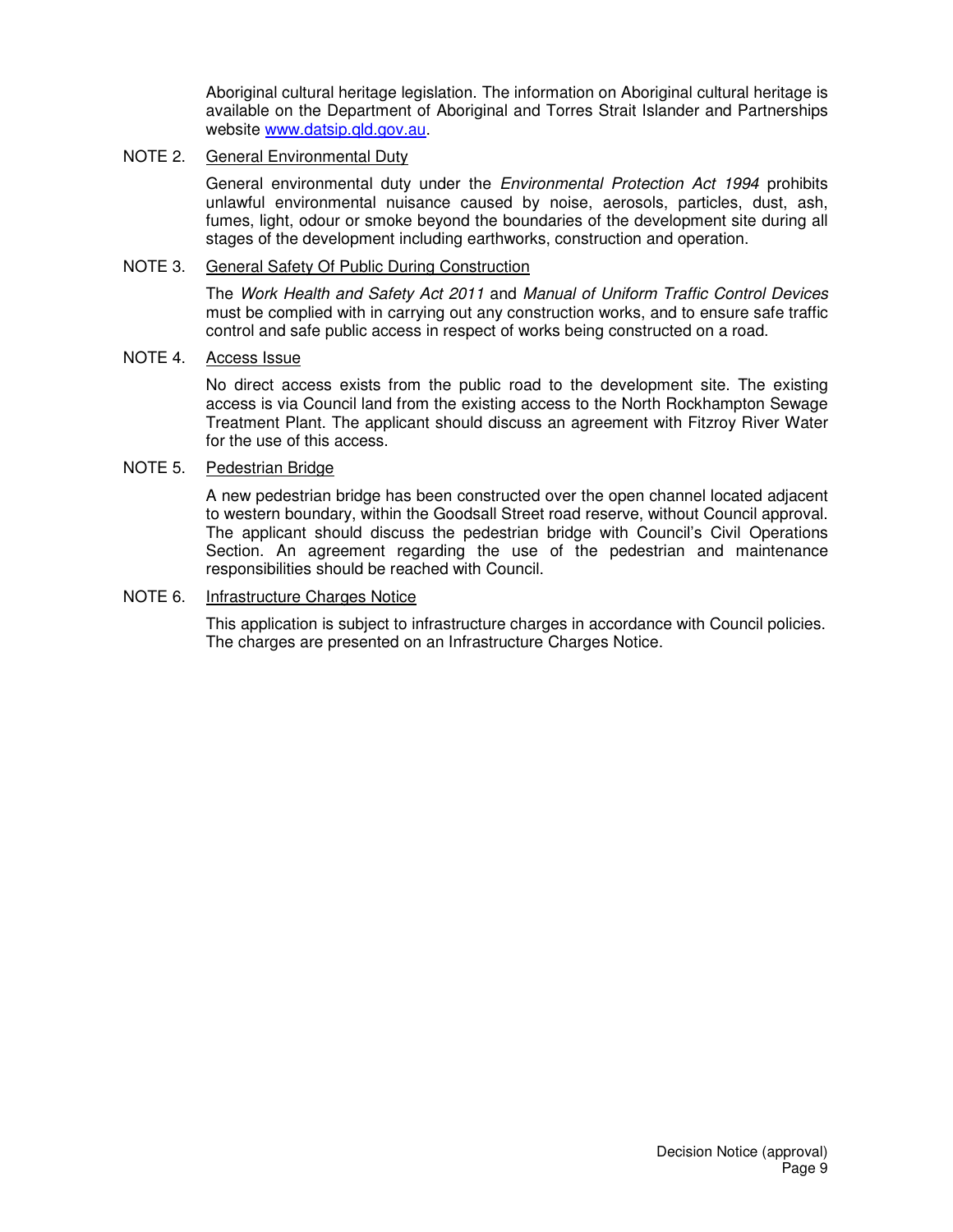

# **Attachment 2 - Appeal Rights**

PLANNING ACT 2016

The following is an extract from the Planning Act 2016 (Chapter 6)

#### **Appeal rights**

#### **229 Appeals to tribunal or P&E Court**

- (1) Schedule 1 states—
	- (a) matters that may be appealed to— (i) either a tribunal or the P&E Court; or (ii) only a tribunal; or
	- (iii) only the P&E Court; and
	- (b) the person—
		- (i) who may appeal a matter (the **appellant**); and (ii) who is a respondent in an appeal of the matter; and (iii) who is a co-respondent in an appeal of the matter;
		- and (iv) who may elect to be a co-respondent in an appeal of
	- the matter.
- (2) An appellant may start an appeal within the appeal period. (3) The **appeal period** is—
	- (a) for an appeal by a building advisory agency—10 business days after a decision notice for the decision is given to the agency or
	- (b) for an appeal against a deemed refusal—at any time after the deemed refusal happens; or
	- (c) for an appeal against a decision of the Minister, under chapter 7, part 4, to register premises or to renew the registration of premises—20 business days after a notice is published under section 269(3)(a) or (4); or
	- (d) for an appeal against an infrastructure charges notice— 20 business days after the infrastructure charges notice is given to the person; or
	- (e) for an appeal about a deemed approval of a development application for which a decision notice has not been given—30 business days after the applicant gives the deemed approval notice to the assessment manager; or
	- (f) for any other appeal—20 business days after a notice of the decision for the matter, including an enforcement notice, is given to the person.
	- Note—

See the P&E Court Act for the court's power to extend the appeal period.

- (4) Each respondent and co-respondent for an appeal may be heard in the appeal.
- (5) If an appeal is only about a referral agency's response, the assessment manager may apply to the tribunal or P&E Court to withdraw from the appeal.
- (6) To remove any doubt, it is declared that an appeal against an infrastructure charges notice must not be about—
	- (a) the adopted charge itself; or
	- (b) for a decision about an offset or refund—
		- (i) the establishment cost of trunk infrastructure identified in a LGIP; or
		- (ii) the cost of infrastructure decided using the method
	- included in the local government's charges resolution.

#### **230 Notice of appeal**

- (1) An appellant starts an appeal by lodging, with the registrar of the tribunal or P&E Court, a notice of appeal that— (a) is in the approved form; and
	- (b) succinctly states the grounds of the appeal.
- (2) The notice of appeal must be accompanied by the required fee.
- (3) The appellant or, for an appeal to a tribunal, the registrar must, within the service period, give a copy of the notice of appeal to—
- (a) the respondent for the appeal; and
- (b) each co-respondent for the appeal; and
- (c) for an appeal about a development application under schedule 1, table 1, item 1—each principal submitter for the development application; and
- (d) for an appeal about a change application under schedule 1, table 1, item 2—each principal submitter for the change application; and
- (e) each person who may elect to become a co-respondent for the appeal, other than an eligible submitter who is not a principal submitter in an appeal under paragraph (c) or (d); and
- (f) for an appeal to the P&E Court—the chief executive; and
- (g) for an appeal to a tribunal under another Act—any other
- person who the registrar considers appropriate.
- (4) The **service period** is—
	- (a) if a submitter or advice agency started the appeal in the P&E Court—2 business days after the appeal is started; or
- (b) otherwise—10 business days after the appeal is started. (5) A notice of appeal given to a person who may elect to be a
- co-respondent must state the effect of subsection (6) A person elects to be a co-respondent by filing a notice of
- election, in the approved form, within 10 business days after the notice of appeal is given to the person*.*
- **231 Other appeals**
- (1) Subject to this chapter, schedule 1 and the P&E Court Act, unless the Supreme Court decides a decision or other matter under this Act is affected by jurisdictional error, the decision or matter is non-appealable.
- (2) The Judicial Review Act 1991, part 5 applies to the decision or matter to the extent it is affected by jurisdictional error.
- (3) A person who, but for subsection (1) could have made an application under the Judicial Review Act 1991 in relation to the decision or matter, may apply under part 4 of that Act for a statement of reasons in relation to the decision or matter.
- (4) In this section— **decision** includes—
	- (a) conduct engaged in for the purpose of making a decision; and
	- (b) other conduct that relates to the making of a decision; and
	- (c) the making of a decision or the failure to make a decision; and
	- (d) a purported decision; and
	- (e) a deemed refusal.
- **non-appealable**, for a decision or matter, means the decision or matter—
	- (a) is final and conclusive; and
	- (b) may not be challenged, appealed against, reviewed, quashed, set aside or called into question in any other way under the Judicial Review Act 1991 or otherwise, whether by the Supreme Court, another court, a tribunal or another entity; and
	- (c) is not subject to any declaratory, injunctive or other order of the Supreme Court, another court, a tribunal or another entity on any ground.

#### **232 Rules of the P&E Court**

- (1) A person who is appealing to the P&E Court must comply with the rules of the court that apply to the appeal.
- (2) However, the P&E Court may hear and decide an appeal even if the person has not complied with rules of the P&E Court.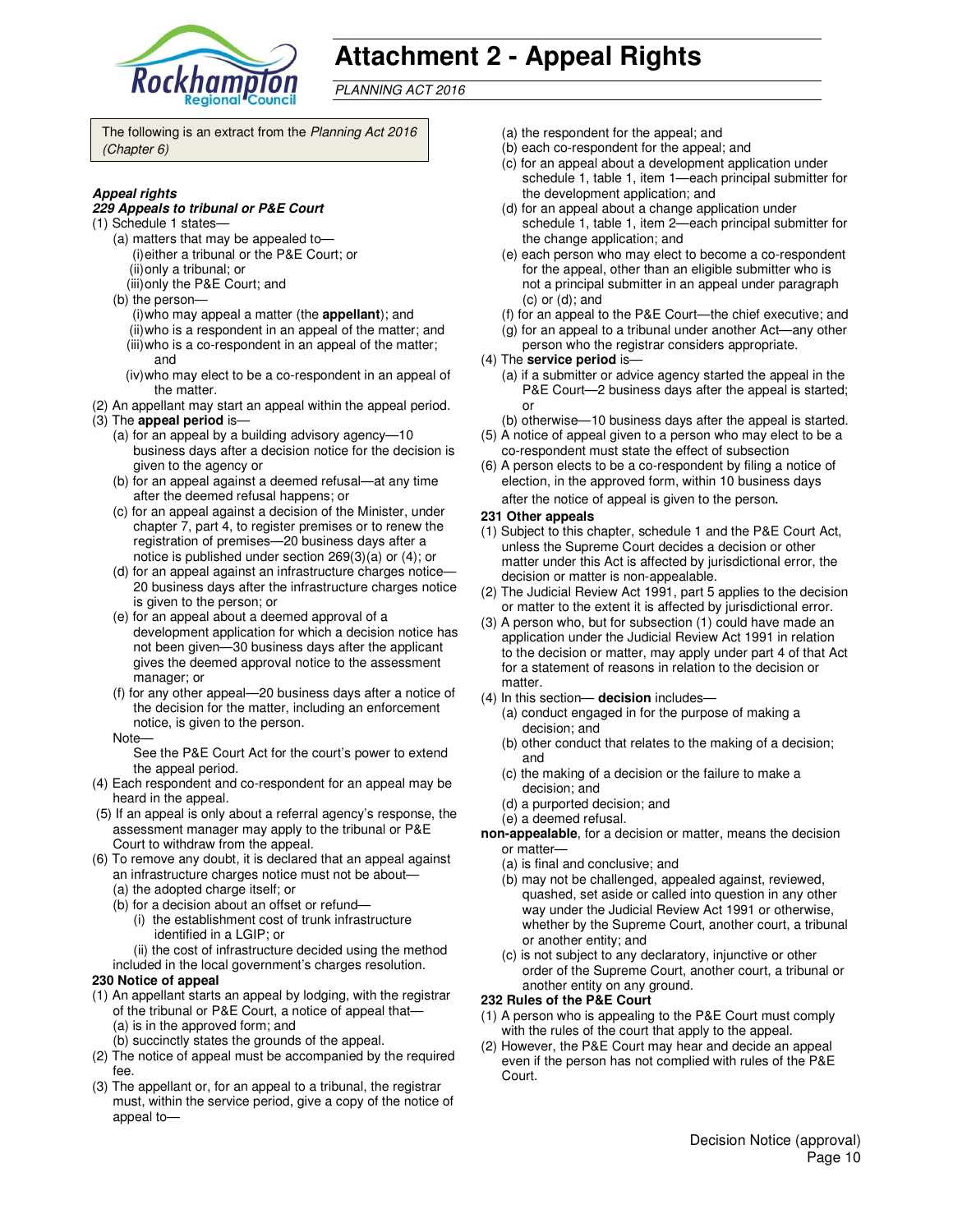

# **Appeal Rights**

PLANNING ACT 2016

#### **Schedule 1 Appeals section 229**

## **1 Appeal rights and parties to appeals**

- (1) Table 1 states the matters that may be appealed to—(a) the P&E court; or (b) a tribunal.
- (2) However, table 1 applies to a tribunal only if the matter involves—
	- (a) the refusal, or deemed refusal of a development application, for—
	- (i) a material change of use for a classified building; or
	- (ii) operational work associated with building work, a retaining wall, or a tennis court; or
	- (b) a provision of a development approval for— (i) a material change of use for a classified building; or
- (ii) operational work associated with building work, a retaining wall, or a tennis court; or
	- (c) if a development permit was applied for—the decision to give a preliminary approval for—
		- (i) a material change of use for a classified building; or
		- (ii) operational work associated with building work, a retaining wall, or a tennis court; or
	- (d) a development condition if—
		- (i) the development approval is only for a material change of use that involves the use of a building classified under the Building Code as a class 2 building; and
		- (ii) the building is, or is proposed to be, not more than 3 storeys; and
		- (iii) the proposed development is for not more than 60 sole-occupancy units; or
	- (e) a decision for, or a deemed refusal of, an extension application for a development approval that is only for a material change of use of a classified building; or
	- (f) a decision for, or a deemed refusal of, a change application for a development approval that is only for a material change of use of a classified building; or
	- (g) a matter under this Act, to the extent the matter relates to—
		- (i) the Building Act, other than a matter under that Act that may or must be decided by the Queensland Building and Construction Commission; or
		- (ii) the Plumbing and Drainage Act, part 4 or 5; or
	- (h) a decision to give an enforcement notice in relation to a matter under paragraphs (a) to (g); or
	- (i) a decision to give an infrastructure charges notice; or
	- (j) the refusal, or deemed refusal, of a conversion application; or
	- (k) a matter that, under another Act, may be appealed to the tribunal; or
	- (l) a matter prescribed by regulation.
- (3) Also, table 1 does not apply to a tribunal if the matter
- involves—
	- (a) for a matter in subsection  $(2)(a)$  to  $(d)$ 
		- (i) a development approval for which the development application required impact assessment; and
		- (ii) a development approval in relation to which the assessment manager received a properly made submission for the development application; or
	- (b) a provision of a development approval about the identification or inclusion, under a variation approval, of a matter for the development.
- (4) Table 2 states the matters that may be appealed only to the P&E Court.
- (5) Table 3 states the matters that may be appealed only to the tribunal.
- (6) In each table—
	- (a) column 1 states the appellant in the appeal; and
	- (b) column 2 states the respondent in the appeal; and
	- (c) column 3 states the co-respondent (if any) in the appeal; and
	- (d) column 4 states the co-respondents by election (if any) in the appeal.
- (7) If the chief executive receives a notice of appeal under section 230(3)(f), the chief executive may elect to be a corespondent in the appeal.

#### **Table 1 Appeals to the P&E Court and, for certain matters, to a tribunal**

| 1. Development applications |  |  |  |
|-----------------------------|--|--|--|
|                             |  |  |  |

An appeal may be made against—

(a) the refusal of all or part of the development application; or

(b) the deemed refusal of the development application; or

(c) a provision of the development approval; or

(d) if a development permit was applied for—the decision to give a preliminary approval.

| Column 1      | Column 2       | Column 3               | Column 4                       |
|---------------|----------------|------------------------|--------------------------------|
| Appellant     | Respondent     | Co-respondent          | Co-respondent by election      |
|               |                | $($ if any $)$         | $(if$ any)                     |
| The applicant | The assessment | If the appeal is about | 1 A concurrence agency that is |
|               | manager        | a concurrence          | not a co-respondent            |
|               |                | agency's referral      | 2 If a chosen Assessment       |

Decision Notice (approval) Page 11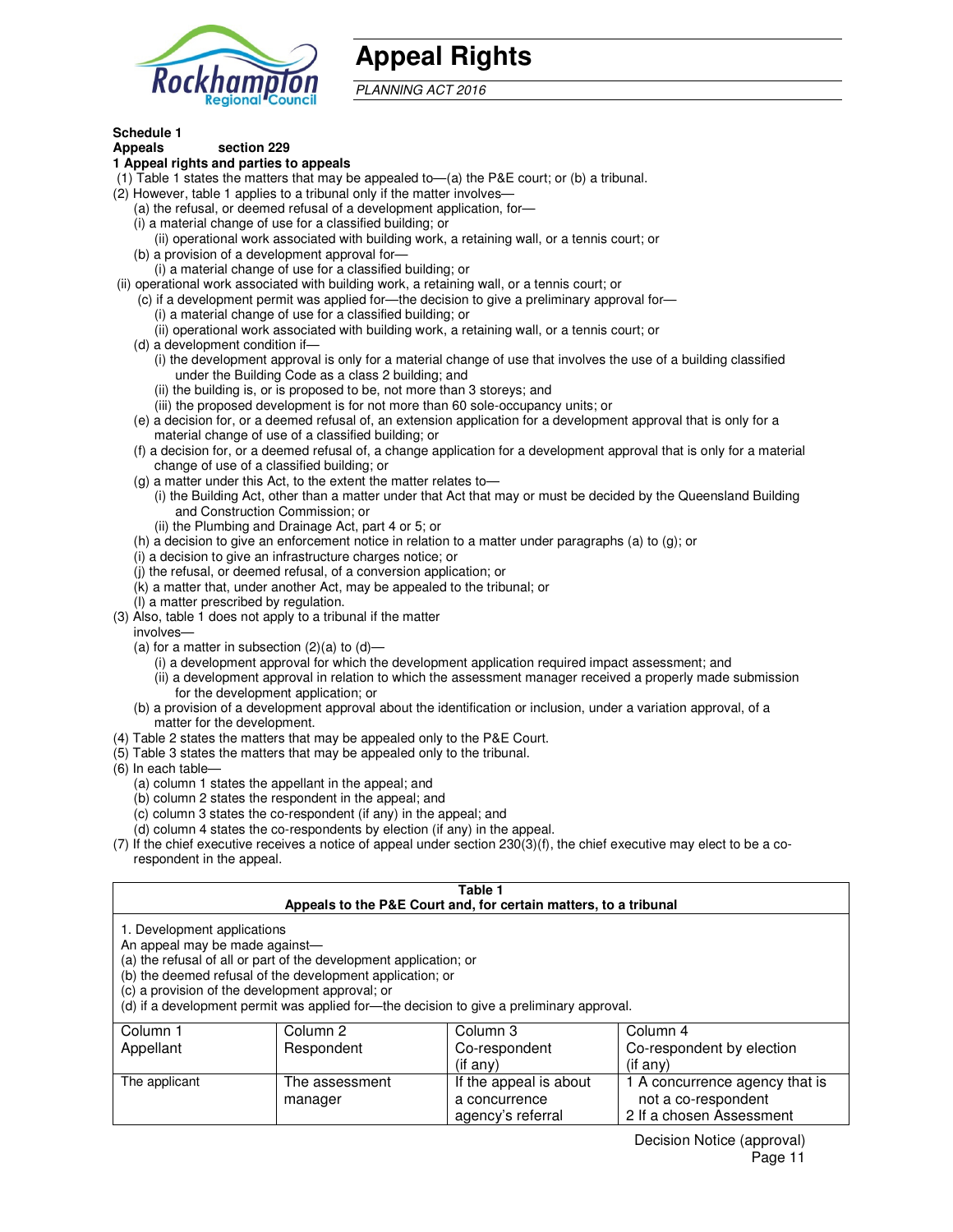|                                                                                                                                                                                                      |                                                                                                                                                                                                                               | Table 1<br>Appeals to the P&E Court and, for certain matters, to a tribunal                                                                                                                                                                                                     |                                                                                                                                                                                                                                                                                                                                                 |
|------------------------------------------------------------------------------------------------------------------------------------------------------------------------------------------------------|-------------------------------------------------------------------------------------------------------------------------------------------------------------------------------------------------------------------------------|---------------------------------------------------------------------------------------------------------------------------------------------------------------------------------------------------------------------------------------------------------------------------------|-------------------------------------------------------------------------------------------------------------------------------------------------------------------------------------------------------------------------------------------------------------------------------------------------------------------------------------------------|
|                                                                                                                                                                                                      |                                                                                                                                                                                                                               | response-the<br>concurrence agency                                                                                                                                                                                                                                              | manager is the respondent-<br>the prescribed assessment<br>manager<br>3 Any eligible advice agency for<br>the application<br>4 Any eligible submitter for the<br>application                                                                                                                                                                    |
| 2. Change applications<br>An appeal may be made against-<br>(b) a deemed refusal of a change application.                                                                                            |                                                                                                                                                                                                                               |                                                                                                                                                                                                                                                                                 | (a) a responsible entity's decision for a change application, other than a decision made by the P&E court; or                                                                                                                                                                                                                                   |
| Column 1<br>Appellant                                                                                                                                                                                | Column <sub>2</sub><br>Respondent                                                                                                                                                                                             | Column <sub>3</sub><br>Co-respondent<br>(if any)                                                                                                                                                                                                                                | Column 4<br>Co-respondent by election<br>(if any)                                                                                                                                                                                                                                                                                               |
| 1 The applicant<br>2 If the responsible<br>entity is the<br>assessment<br>manager-an<br>affected entity that<br>gave a pre-request<br>notice or response<br>notice                                   | The responsible<br>entity                                                                                                                                                                                                     | If an affected entity<br>starts the appeal-the<br>applicant                                                                                                                                                                                                                     | 1 A concurrence agency for the<br>development application<br>2 If a chosen assessment<br>manager is the respondent-<br>the prescribed assessment<br>manager<br>3 A private certifier for the<br>development application<br>4 Any eligible advice agency for<br>the change application<br>5 Any eligible submitter for the<br>change application |
| 3. Extension applications<br>An appeal may be made against-<br>Column 1<br>Appellant                                                                                                                 | (a) the assessment manager's decision about an extension application; or<br>(b) a deemed refusal of an extension application.<br>Column <sub>2</sub><br>Respondent                                                            | Column <sub>3</sub><br>Co-respondent                                                                                                                                                                                                                                            | Column 4<br>Co-respondent by election                                                                                                                                                                                                                                                                                                           |
| 1 The applicant<br>1<br>2 For a matter other<br>than a deemed<br>refusal of an<br>extension<br>application $-$ a<br>concurrence<br>agency, other than<br>the chief executive,<br>for the application | The assessment<br>manager                                                                                                                                                                                                     | (if any)<br>If a concurrence<br>agency starts the<br>appeal – the applicant                                                                                                                                                                                                     | (if any)<br>If a chosen assessment<br>manager is the respondent - the<br>prescribed assessment manager                                                                                                                                                                                                                                          |
| 4. Infrastructure charges notices<br>a) The notice involved an error relating to $-$<br>(i)<br>An offset or refund; or<br>(ii)<br>imposed the amount.                                                | (i) The application of the relevant adopted charge; or<br>Examples of errors in applying an adopted charge -<br>The working out of extra demands, for section 120; or<br>b) The was no decision about an offset or refund; or | The incorrect application of gross floor area for a non-residential development<br>Applying an incorrect 'use category', under a regulation, to the development<br>c) If the infrastructure charges notice states a refund will be given - the timing for giving the refund; or | An appeal may be made against an infrastructure charges notice on 1 or more of the following grounds<br>d) The amount of the charge is so unreasonable that no reasonable relevant local government could have                                                                                                                                  |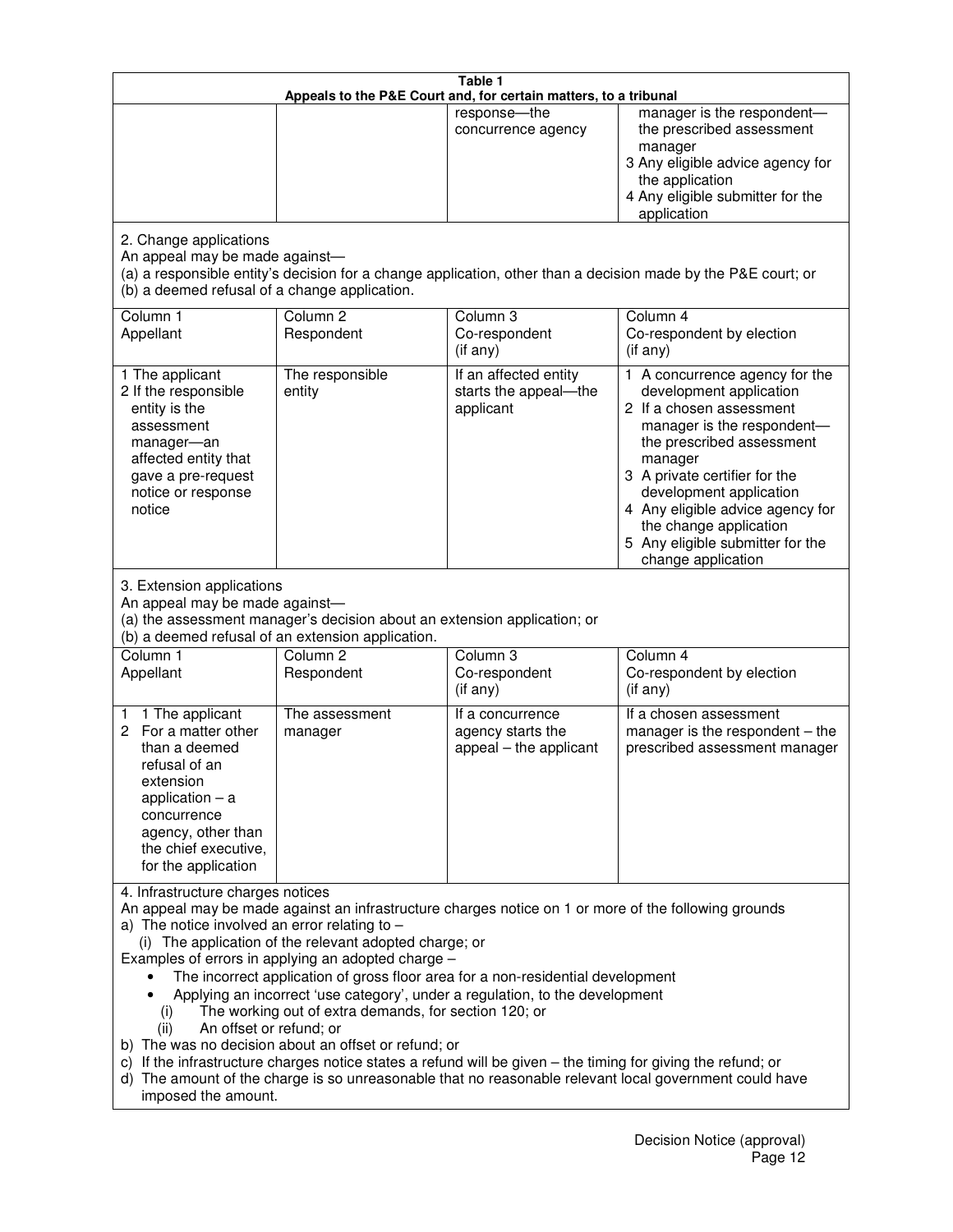| Table 1<br>Appeals to the P&E Court and, for certain matters, to a tribunal                                     |                                                                           |                                                  |                                                                                                                                                                            |  |
|-----------------------------------------------------------------------------------------------------------------|---------------------------------------------------------------------------|--------------------------------------------------|----------------------------------------------------------------------------------------------------------------------------------------------------------------------------|--|
| Column <sub>1</sub><br>Appellant                                                                                | Column <sub>2</sub><br>Respondent                                         | Column 3<br>Co-respondent<br>(if any)            | Column 4<br>Co-respondent by election<br>(if any)                                                                                                                          |  |
| The person given the<br>Infrastructure charges<br>notice                                                        | The local government<br>that gave the<br>infrastructure charges<br>notice | Ĭ.                                               |                                                                                                                                                                            |  |
| 5. Conversion applications<br>An appeal may be made against-<br>(a) the refusal of a conversion application; or | (b) a deemed refusal of a conversion application.                         |                                                  |                                                                                                                                                                            |  |
| Column <sub>1</sub><br>Appellant                                                                                | Column <sub>2</sub><br>Respondent                                         | Column <sub>3</sub><br>Co-respondent<br>(if any) | Column 4<br>Co-respondent by election<br>(if any)                                                                                                                          |  |
| The applicant                                                                                                   | The local government<br>to which the conversion<br>application was made   |                                                  |                                                                                                                                                                            |  |
| 6. Enforcement notices<br>An appeal may be made against the decision to give an enforcement notice.             |                                                                           |                                                  |                                                                                                                                                                            |  |
| Column <sub>1</sub><br>Appellant                                                                                | Column <sub>2</sub><br>Respondent                                         | Column 3<br>Co-respondent<br>(if any)            | Column 4<br>Co-respondent by election<br>(if any)                                                                                                                          |  |
| The person given the<br>enforcement notice                                                                      | The enforcement<br>authority                                              |                                                  | If the enforcement authority is<br>not the local government for<br>the premises in relation to which<br>the offence is alleged to have<br>happened-the local<br>government |  |
| 2 Tahle                                                                                                         |                                                                           |                                                  |                                                                                                                                                                            |  |

| i avit 4<br>Appeals to the P&E Court only                                                                                                                                                                                                                                                                                                       |                                                                 |                                                                                   |                                                      |  |
|-------------------------------------------------------------------------------------------------------------------------------------------------------------------------------------------------------------------------------------------------------------------------------------------------------------------------------------------------|-----------------------------------------------------------------|-----------------------------------------------------------------------------------|------------------------------------------------------|--|
| 1. Appeals from tribunal<br>An appeal may be made against a decision of a tribunal, other than a decision under<br>section 252, on the ground of-<br>(a) an error or mistake in law on the part of the tribunal; or<br>(b) jurisdictional error.                                                                                                |                                                                 |                                                                                   |                                                      |  |
| Column 1<br>Appellant                                                                                                                                                                                                                                                                                                                           | Column <sub>2</sub><br>Respondent                               | Column 3<br>Co-respondent<br>(i f any)                                            | Column 4<br>Co-respondent by election<br>(i f any)   |  |
| A party to the<br>proceedings for the<br>decision                                                                                                                                                                                                                                                                                               | The other party to the<br>proceedings for the<br>decision       | $\overline{a}$                                                                    |                                                      |  |
| 2. Eligible submitter appeals<br>An appeal may be made against the decision to give a development approval, or an approval for a change<br>application, to the extent that the decision relates to-<br>(a) any part of the development application for the development approval that required impact assessment; or<br>(b) a variation request. |                                                                 |                                                                                   |                                                      |  |
| Column 1<br>Appellant                                                                                                                                                                                                                                                                                                                           | Column <sub>2</sub><br>Respondent                               | Column 3<br>Co-respondent<br>(i f any)                                            | Column 4<br>Co-respondent by election<br>(i f any)   |  |
| 1 For a development<br>application-an<br>eligible submitter for<br>the development                                                                                                                                                                                                                                                              | 1 For a development<br>application-the<br>assessment<br>manager | 1 The applicant<br>2 If the appeal is<br>about a concurrence<br>agency's referral | Another eligible<br>submitter for the<br>application |  |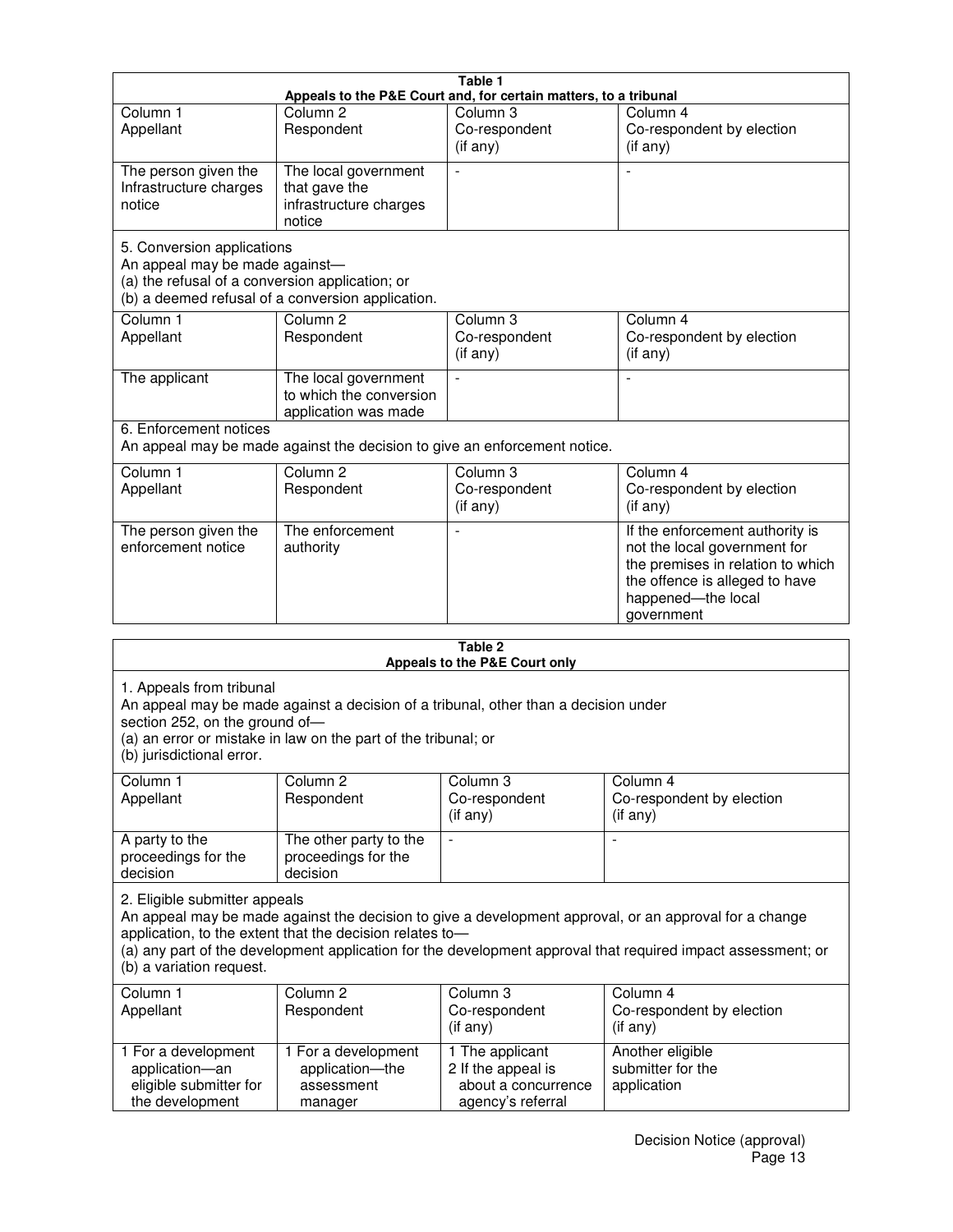| Table 2<br>Appeals to the P&E Court only                                                                                                                                                                                                                                                                                                                                                                           |                                                                                                                            |                                                                                                                         |                                                                                        |  |
|--------------------------------------------------------------------------------------------------------------------------------------------------------------------------------------------------------------------------------------------------------------------------------------------------------------------------------------------------------------------------------------------------------------------|----------------------------------------------------------------------------------------------------------------------------|-------------------------------------------------------------------------------------------------------------------------|----------------------------------------------------------------------------------------|--|
| application<br>2 For a change<br>application-an<br>eligible submitter for<br>the change<br>application                                                                                                                                                                                                                                                                                                             | 2 For a change<br>application-the<br>responsible entity                                                                    | response-the<br>concurrence agency                                                                                      |                                                                                        |  |
| 3. Eligible submitter and eligible advice agency appeals<br>An appeal may be made against a provision of a development approval, or failure to<br>include a provision in the development approval, to the extent the matter relates to-<br>(a) any part of the development application or the change application, for the development approval, that<br>required impact assessment; or<br>(b) a variation request. |                                                                                                                            |                                                                                                                         |                                                                                        |  |
| Column 1<br>Appellant                                                                                                                                                                                                                                                                                                                                                                                              | Column <sub>2</sub><br>Respondent                                                                                          | Column 3<br>Co-respondent<br>(if any)                                                                                   | Column 4<br>Co-respondent by election<br>(i f any)                                     |  |
| 1 For a development<br>application-an<br>eligible submitter for<br>the development<br>application<br>2 For a change<br>application-an<br>eligible submitter for<br>the change<br>application<br>3 An eligible advice<br>agency for the<br>development<br>application or<br>change application                                                                                                                      | 1 For a development<br>application-the<br>assessment<br>manager<br>2 For a change<br>application-the<br>responsible entity | 1 The applicant<br>2 If the appeal is<br>about a concurrence<br>agency's referral<br>response-the<br>concurrence agency | Another eligible submitter for the<br>application                                      |  |
| 4. Compensation claims<br>An appeal may be made against-<br>(a) a decision under section 32 about a compensation claim; or<br>(b) a decision under section 265 about a claim for compensation; or<br>(c) a deemed refusal of a claim under paragraph (a) or (b).                                                                                                                                                   |                                                                                                                            |                                                                                                                         |                                                                                        |  |
| Column 1<br>Appellant                                                                                                                                                                                                                                                                                                                                                                                              | Column 2<br>Respondent                                                                                                     | Column 3<br>Co-respondent<br>(if any)                                                                                   | Column 4<br>Co-respondent by election<br>(i f any)                                     |  |
| A person dissatisfied<br>with the decision                                                                                                                                                                                                                                                                                                                                                                         | The local<br>government to which<br>the claim was made                                                                     |                                                                                                                         | $\blacksquare$                                                                         |  |
| 5. Registered premises<br>An appeal may be made against a decision of the Minister under chapter 7, part 4.                                                                                                                                                                                                                                                                                                        |                                                                                                                            |                                                                                                                         |                                                                                        |  |
| Column <sub>1</sub><br>Appellant                                                                                                                                                                                                                                                                                                                                                                                   | Column <sub>2</sub><br>Respondent                                                                                          | Column <sub>3</sub><br>Co-respondent<br>(if any)                                                                        | Column 4<br>Co-respondent by election<br>(if any)                                      |  |
| 1 A person given a<br>decision notice about<br>the decision<br>2 If the decision is to<br>register premises or<br>renew the<br>registration of<br>premises-an owner<br>or occupier of                                                                                                                                                                                                                              | The Minister                                                                                                               | $\overline{\phantom{a}}$                                                                                                | If an owner or occupier starts the<br>appeal – the owner of the<br>registered premises |  |